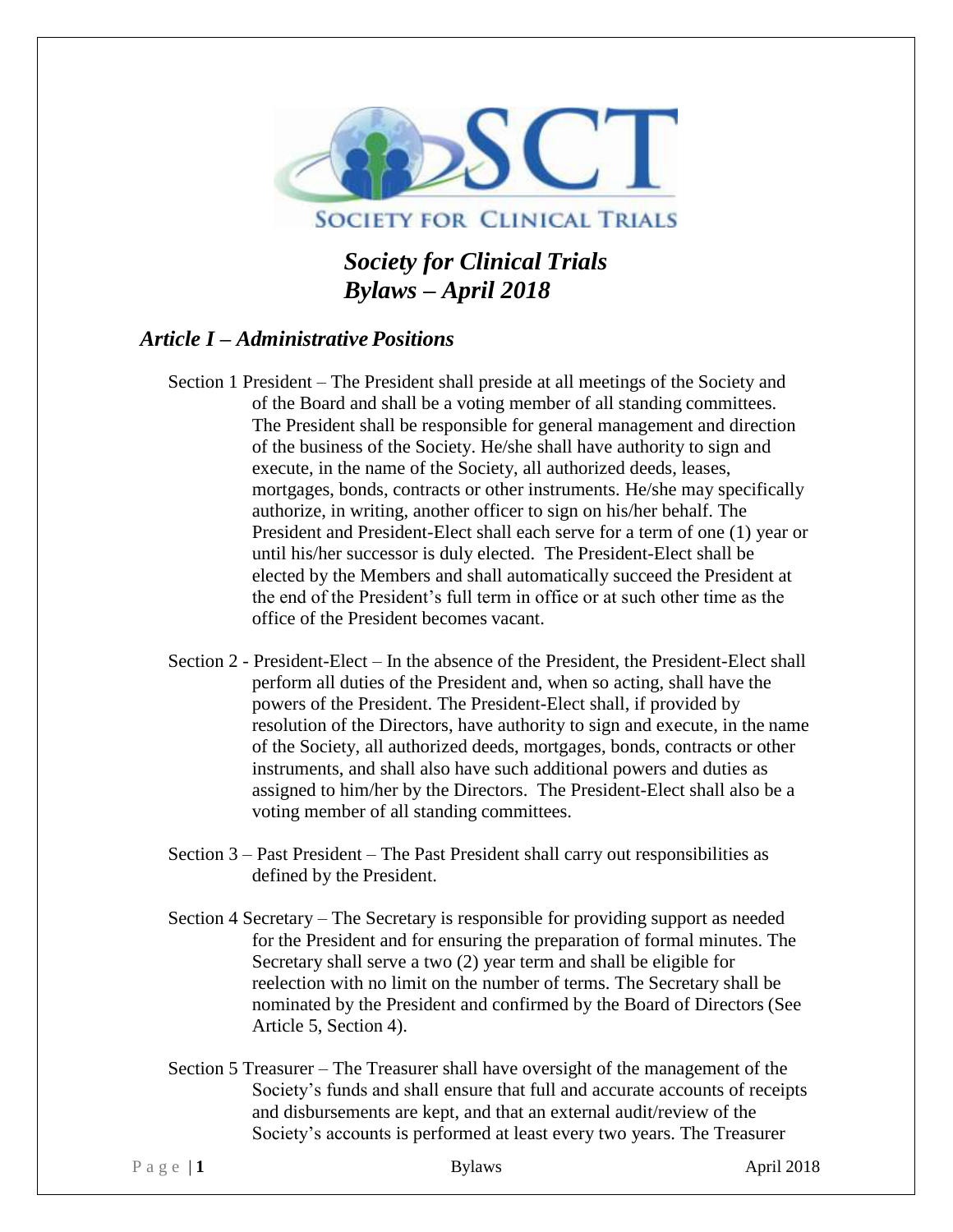shall report on the financial status of the Society to the Board of Directors, the Executive Committee, and the Society membership. The Treasurer may be required to furnish surety bond in the amount determined by the Board, the premium of which shall be paid by the Society. The Treasurer shall be nominated by the President and confirmed by the Board of Directors (See Article 5, Section 4). The Treasurer shall serve for a two (2) year term and shall be eligible for reconfirmation with no limit on the number of terms.

- Section 6 Secretariat The Secretariat of the Society shall be defined to be the Society's management company. Oversight of the Secretariat will be the responsibility of the President.
- Section 7 Vacancies In the event it is necessary for the President-Elect to fill a vacancy in the Office of the President, he/she shall complete the present term and then become President for the subsequent term of one (1) year. In the event of a vacancy in the office of the President-Elect, such vacancy shall be filled by an individual determined by a majority vote of the Directors. An individual filling a vacancy in the office of President-Elect for a portion of a full term shall succeed to the office of President at the completion of the current President's term. In the event it is necessary to fill a vacancy in the office of the Secretary or Treasurer, the President shall nominate a replacement, who must be confirmed by the Board of Directors (See Article 5, Section 4).

#### *Article II – Committees*

- Section 1 The committees for the Society shall include an Executive Committee, as specified by the Constitution, a Nominating Committee, and standing committees consisting of the David Sackett Trial of the Year Committee, the Development Committee, the Education Committee, the Fellows Committee, the Membership Committee, the Program Committee, the Student Scholarship Committee, and the Communications Committee. All standing Committees shall have an up to date charter, included in the Society's Manual of Procedures, stating their purpose and operating principles. Any changes to a standing committee charter must be reviewed and approved by a quorum of the Board of Directors.
- Section 2 The membership and roles of the Board of Directors are as specified in Article VI of the Society for Clinical Trials Constitution.
- Section 3 The Executive Committee shall consist of the President, President-Elect, Secretary, Treasurer, and Past-President as specified in Article VI of the constitution.
- Section 4 The President shall appoint the Chair and members of a Nominating Committee prior to the annual election of officers. The Nominating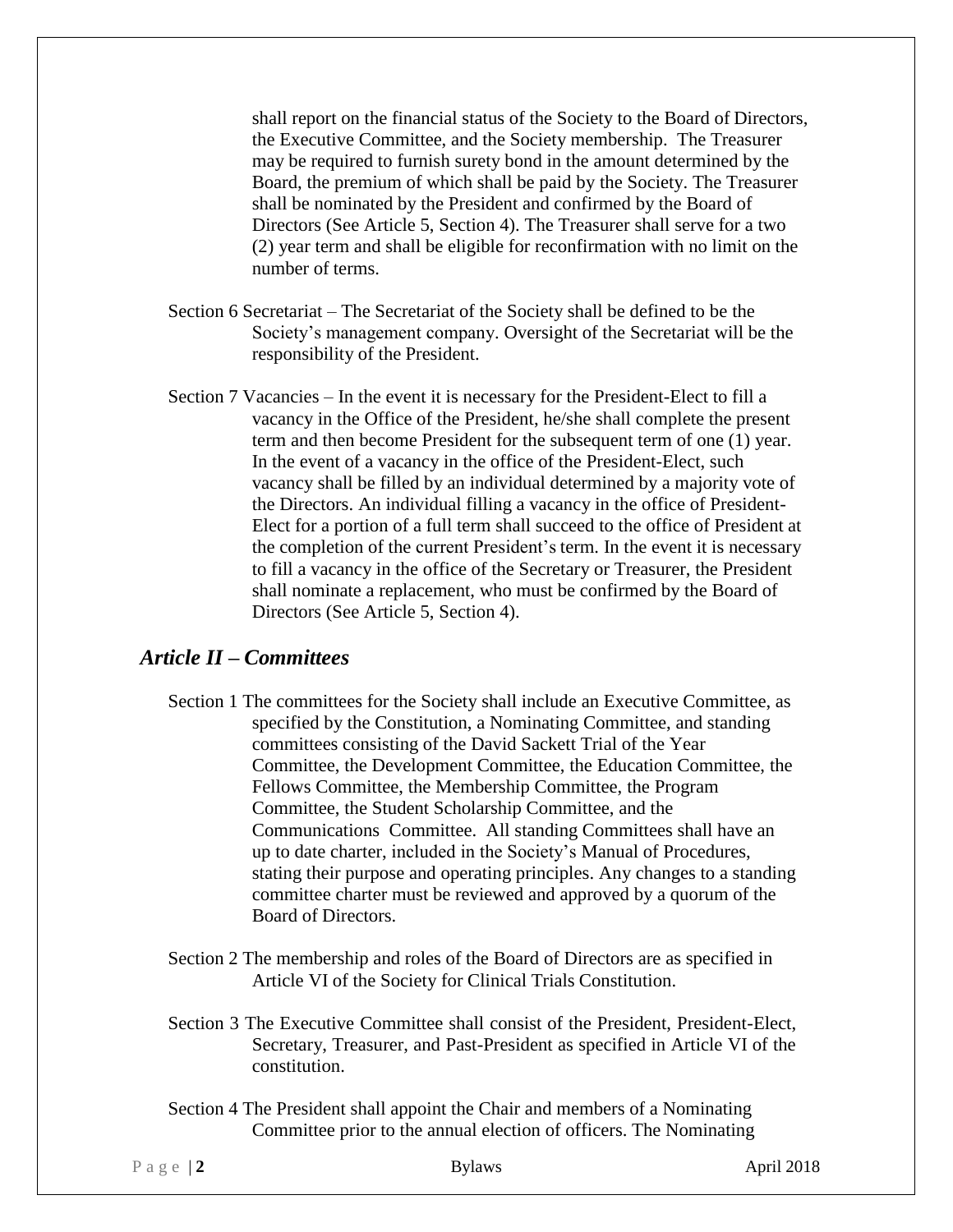Committee shall consist of seven (7) members of whom two (2) are the President and President-Elect, two (2) shall be appointed from the Board of Directors, and three (3) shall be appointed from the membership of the Society at large. Members of the Nominating Committee may not stand for election.

- Section 5 The Chair of each Standing Committee shall be appointed by the President and shall serve at the President's discretion. The Standing Committee Chair will appoint members to the committee and notify the Secretariat of the committee membership.
- Section 6 Each Standing Committee shall meet and organize as soon as practicable after its members are appointed and the members of the Committee shall select (among themselves) a secretary who shall keep a record of the proceedings of the Committee. The Chair of each Committee shall make a report of the proceedings of his/her Committee to the President on request and at least annually.
- Section 7 The President shall appoint such other ad hoc committees or subcommittees as he/she may deem necessary for the proper conduct of the business of the Society.

# *Article III – Secretariat*

The Society will execute a management contract with a professional organizational management company; the duties of the secretariat will be defined by the contract.

#### *Article IV - Meetings*

- Section 1 The annual Business Meeting of the Society shall be held at the annual meeting of the Society or at such place and time as set by the Board of Directors. At least 30 days prior notice of the meeting shall be provided to the last known address of each Member. Each Business Meeting will have a formal agenda, and minutes will be issued prior to or at the next scheduled meeting.
- Section 2 The Board of Directors shall meet at least quarterly at times set by the President. At least 30 days prior notice of the meeting shall be provided to the last known address of each Director.
- Section 3 Special Membership or Board of Directors meetings may be called by the President or a majority of the Directors on 30 days prior notice provided to the last known address of each Member or Director, as may be the case.
- Section 4 A meeting of the Board of Directors by telephone conference may be called by the President or a majority of the Directors. Official business of the Society may be transacted at such meetings, provided there is participation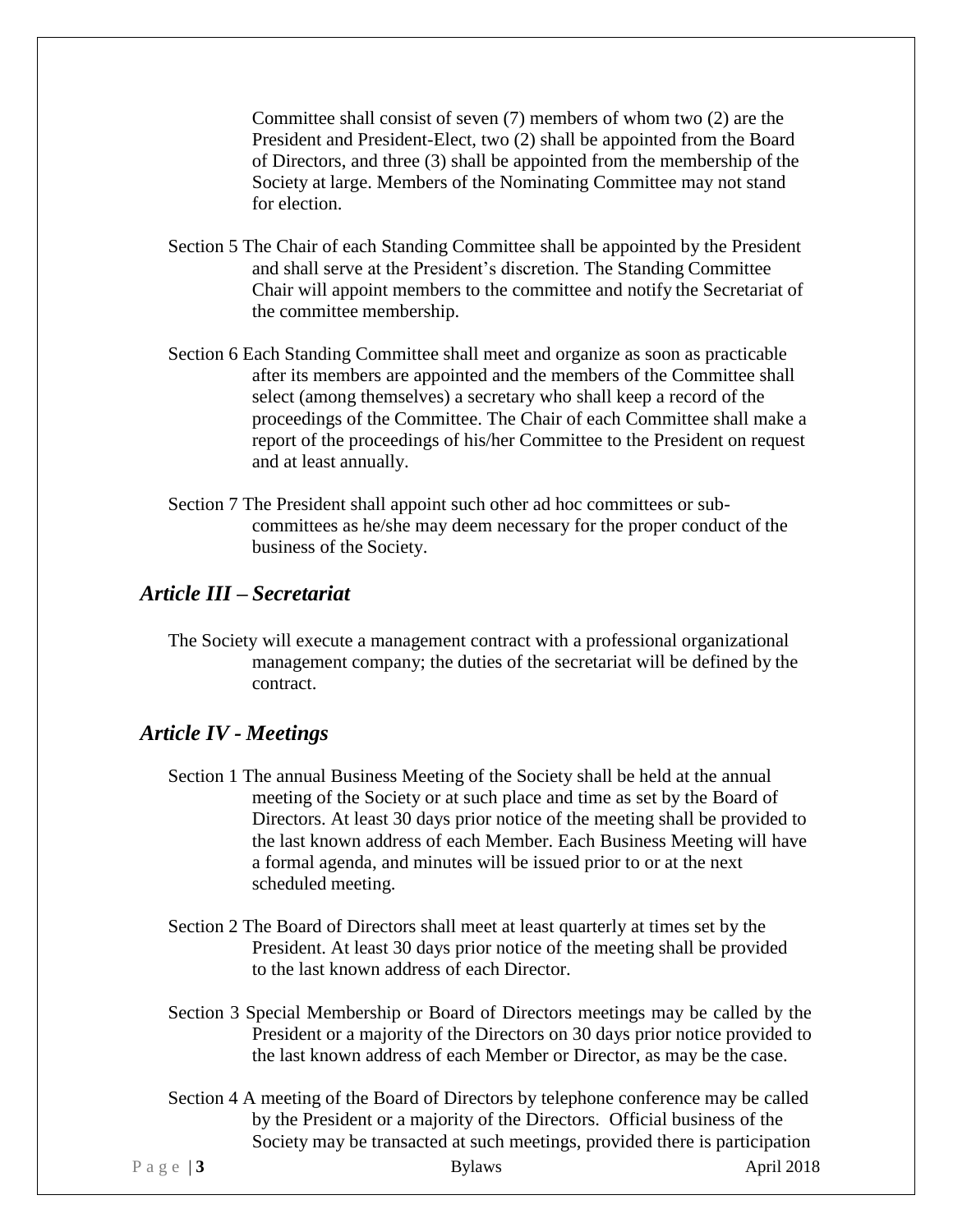by the President or President-Elect, and a quorum of the Board.

- Section 5 At any Business Meeting of the Society a quorum necessary to conduct the business thereof shall be the lesser of 50 Members or 5% of the Society's Membership.
- Section 6 At any Directors meeting of the Society, a quorum necessary to conduct the business thereof shall be one-half of the voting members of the Board of Directors.

#### *Article V – Election of Officers*

- Section 1 The Nominating Committee (Article II, Section 4) shall, within ten (10) days after the closing of nominations for candidates for election, deliver to the Secretariat in writing, a list of nominees for each position to be vacant on the Board of Directors and shall include two (2) nominees for the position of President-Elect. All nominees shall be Members of the Society. All members will then be invited to vote on the candidates, with a deadline set for casting of votes.
- Section 2 Additional nominations for President-Elect may be made by petition signed by at least ten (10) members (in good standing) of the Society. Such petitions shall be delivered to the Secretariat of the Society, earlier than 10 days prior to the announced closing date for nominations. These additional nominations shall be included on the ballot referred to in Article V, Section 3. Additional nominations for Secretary and Treasurer of the Society may be made by petition signed by at least three (3) Directors.
- Section 3 The election of the President-Elect shall be by mail or electronic ballot distributed to Society Members in good standing at least thirty (30) days prior to the closing date for votes to be cast. Nominees receiving the highest number of votes shall be declared elected. In the event of a tie, requiring a run-off, there shall be a further ballot limited to those tied.
- Section 4 The confirmation of the Secretary and of the Treasurer shall take place by voice vote at the Annual Board of Directors Meeting, except in the event that more persons are nominated for Secretary/Treasurer than those to be elected, then the election shall be by written ballot cast in person, by those Directors at the meeting. The Nominee receiving the highest number of votes shall be declared elected. In the event of a tie, requiring a run-off, there shall be a further ballot limited to those tied.

#### *Article VI – Election of Directors*

Section 1 The Nominating Committee (Article II, Section 4) shall, within ten (10) days after the closing of nominations for candidates for election, deliver to the Secretariat, nominations for Directors of the Society. The list of